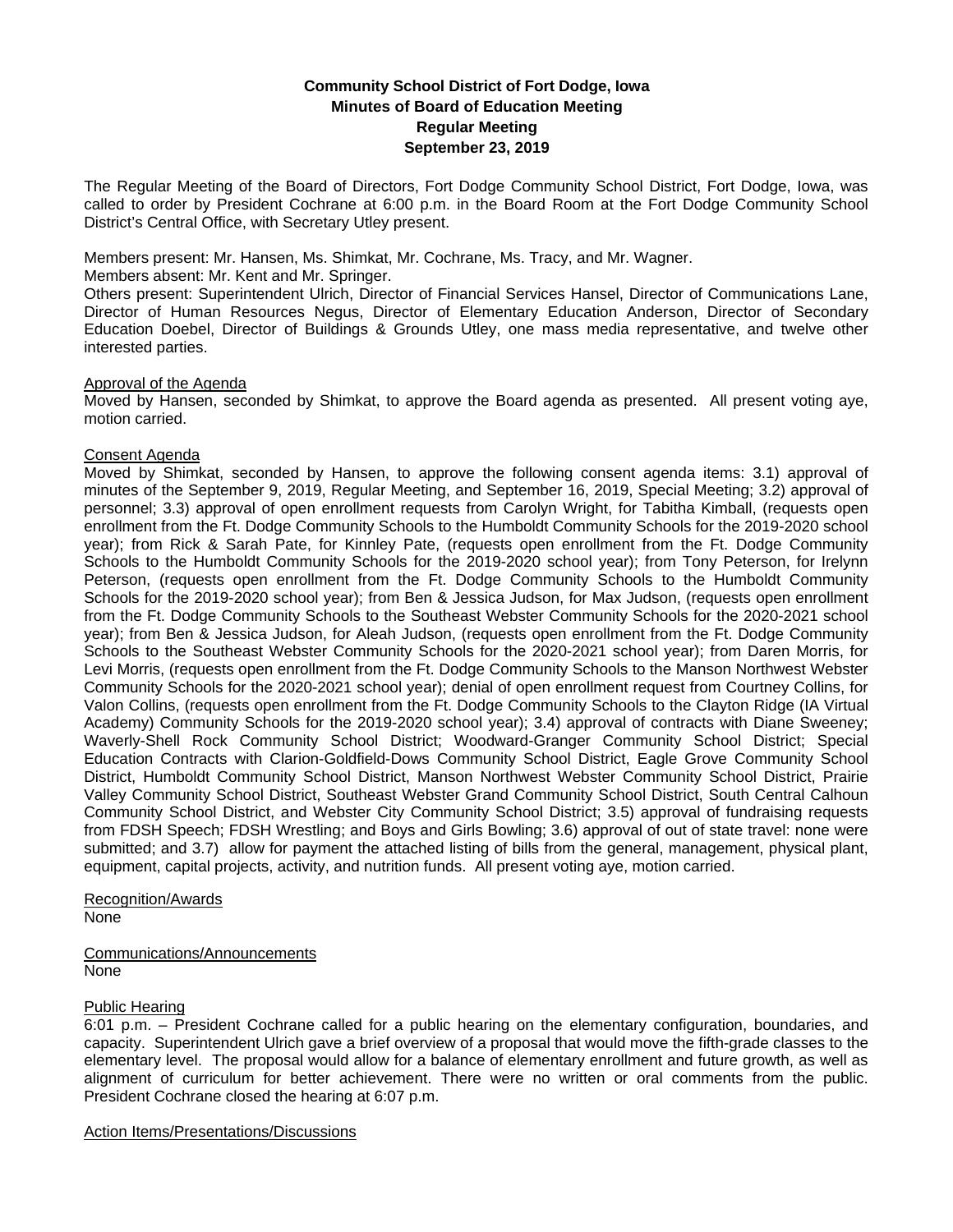President Cochrane called on the seven members of the PICA organization, and shared the Board's appreciation for their hard work in beautifying our District and community properties. Dr. Ulrich highlighted the importance of our students seeing these acts of kindness performed around our District buildings. The representatives thanked the Board for their recognition.

Superintendent Ulrich called on Directors of Education, Dr. Anderson and Dr. Doebel, who presented the District's Visionary and Actionable Goals for every student for the 2019-2020 year. The three main areas of focus are graduation rate and college/career readiness, academic achievement, and relationships. Board members asked questions and shared in the discussion.

Moved by Wagner, seconded by Shimkat, to approve Resolution for Final Acceptance and Closing Final Project Costs for the Public Improvement Contract with Iowa Fire Control for the Fort Dodge High School Fire Alarm System Upgrades Project. On a roll call vote the following voting: AYES: Wagner, Cochrane, Shimkat, Hansen, and Tracy. NAYS: None. ABSENT: Kent and Springer. Motion carried.

#### Resolution 2019-18

### RESOLUTION FOR FINAL ACCEPTANCE AND CLOSING FINAL PROJECT COSTS FOR THE PUBLIC IMPROVEMENT CONTRACT WITH IOWA FIRE CONTROL.

WHEREAS, on May 3rd, 2018, Fort Dodge Community School District entered into a construction contract with Iowa Fire Control of Fort Dodge, Iowa, "Contractor" for the construction of certain public improvements generally described as the Fort Dodge Senior High Fire Alarm Upgrade ("Project"); and

 WHEREAS, on August 24th, 2018, Architect filed a certificate with the Fort Dodge Community School District certifying that the contractor had substantially completed the construction of said public improvements in accordance with the terms and conditions of the contract and plans and specifications.

 WHEREAS, the Architect has now submitted a subsequent report, change order, bonds, close out documents and pay application to Fort Dodge Community School District recommending that the project be accepted by the District as finally complete.

 NOW, THEREFORE, BE IT RESOLVED by the Board of Directors Fort Dodge Community School District:

 Section 1: That said reports, documents and recommendation of the Architect are hereby approved and adopted.

 Section 2: That said public improvement is hereby approved and accepted as having been fully and finally completed in accordance with said plans, specifications, and form of contract.

 Section 3: That the total contract cost of the improvement yet payable under said contract with Iowa Fire Control is hereby determined to be \$36,161.75.

 Section 4: That \$12,057.87 of the total contract cost yet paid shall be retained for a period of thirty (30) days following this board's action to finally accept this public improvement project, pursuant to the requirements of Iowa Code § 573.14. If at the end of the thirty-day period, claims are on file as provided the Fort Dodge Community School District shall continue to retain from the unpaid funds a sum equal to double the total amount of all claims on file. The remaining balance of the unpaid fund, or if no claims are on file, the entire unpaid fund, shall be released and paid to the contractor in accordance with Iowa law.

PASSED AND APPROVED this 23rd day of September, 2019.

Stuart J. Cochrane President, Board of Directors

ATTEST: Adriana Utley Secretary, Board of Directors